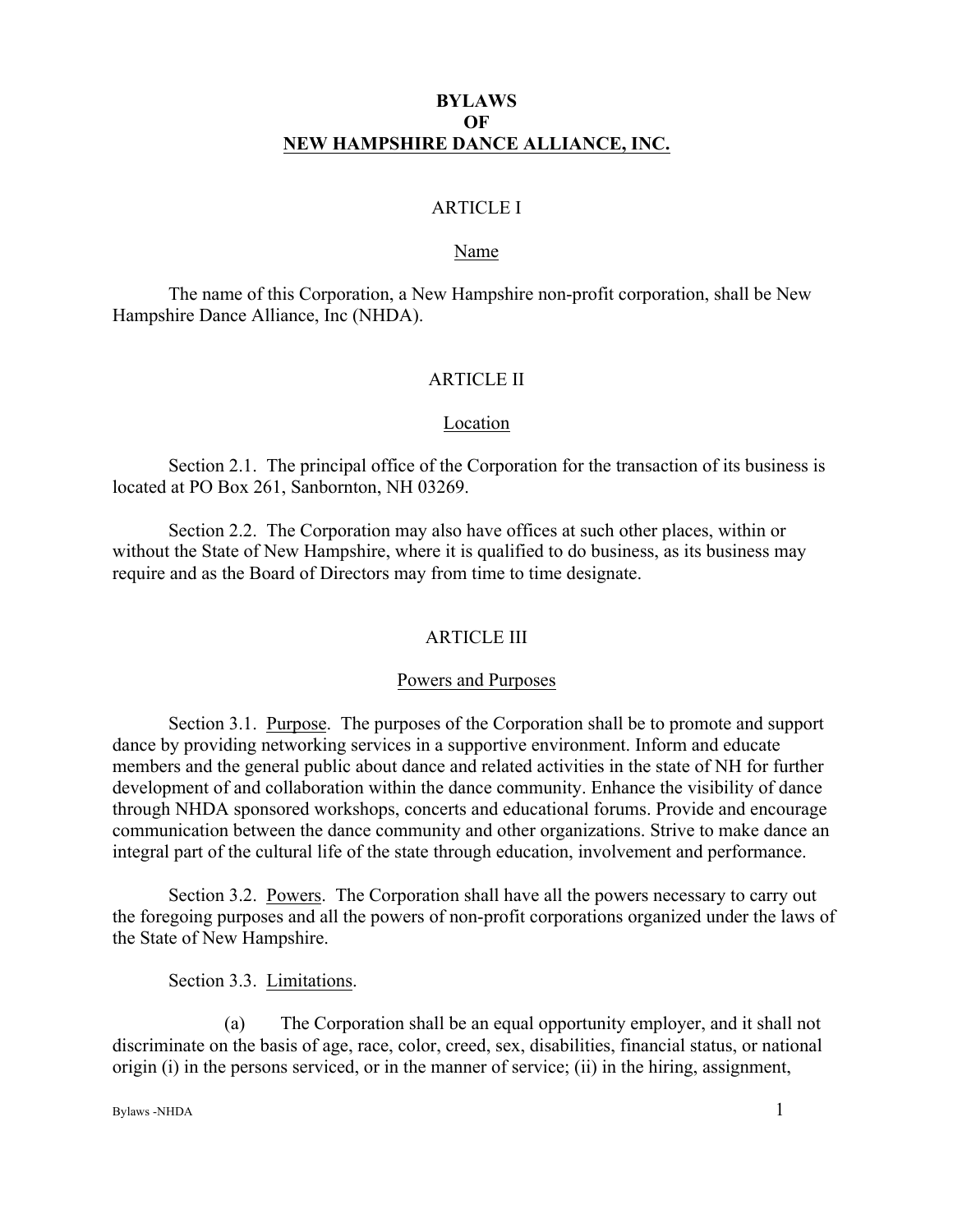promotion, salary determination, or other conditions of staff employment; (iii) in the selection of members; or (iv) in the membership of its Board of Directors.

(b) The Corporation shall neither have nor exercise any power, nor shall it engage directly or indirectly in any activity that would invalidate its status as a corporation which is exempt from federal income taxation as an organization described in Section 501(c) of the Internal Revenue Code of 1986, or any successor provision.

(c) The Corporation is not organized for pecuniary profit and shall not have any capital stock. No part of its net earnings or of its principal shall inure to the benefit of any officer director of the Corporation, or any other individual, partnership or corporation, but reimbursement for expenditures or the payment of reasonable compensation for services rendered shall not be deemed to be a distribution of earnings or principal.

(d) On dissolution, after provision is made for payment of debts, all property of the Corporation, from whatever source arising, shall be distributed only to such organizations as are then exempt from tax by virtue of Section 501(c) of the Internal Revenue Code of 1986, or any successor provision, and as the Board of Directors of the Corporation shall determine, unless otherwise provided in the instrument from which the funds to be distributed derive.

(e) No substantial part of the activities of the Corporation shall be carrying on propaganda, or otherwise attempting, to influence legislation, and the Corporation shall not participate in, or intervene in (including the publishing or distribution of statements), any political campaign on behalf of (or in opposition to) any candidate for public office.

## ARTICLE IV

## Members

The Corporation shall have no members.

## ARTICLE V

### **Directors**

Section 5.1. Powers. The Directors shall supervise and control the business, property and affairs of the Corporation, except as otherwise provided by law, the Articles of Agreement of the Corporation, or these Bylaws.

Section 5.2. Number. There shall be a Board of Directors of the Corporation of not less than five (5) persons and not more than twenty-one (21) persons. The signers of the Articles of Agreement shall elect the initial Board of Directors of the Corporation, and thereafter the members of the Board of Directors shall be elected at the annual meeting of Directors.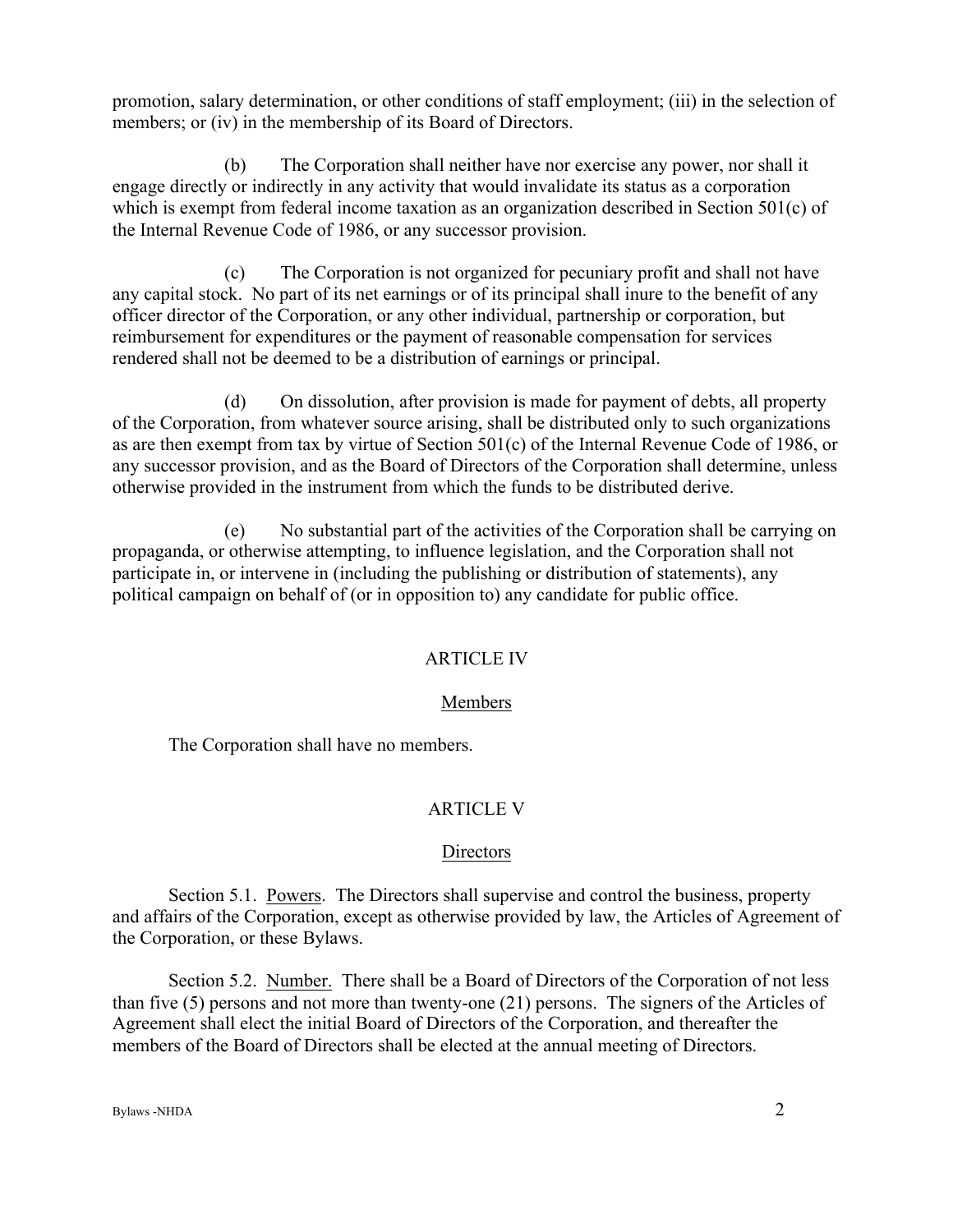Section 5.3. Election Term. Directors of the Corporation shall be elected at the annual meeting of the Board of Directors to serve for a term of one (1) to three (3) years or until their successors are elected and qualified. The Board of Directors shall have a minimum of 3 Directors with two (2) year terms and a minimum of 2 Directors with one (1) year terms.

Section 5.4. Vacancies and Newly Created Directorships. Any newly created Directorships and any vacancies on the Board of Directors arising at any time and from any cause may be filled at any meeting of the Board of Directors by a majority of the Directors then in office. A Director elected to fill a vacancy shall be elected for the unexpired term of the member's predecessor in office.

Section 5.5. Removal. Any Director may at any time be removed from office for any cause deemed sufficient by the Board of Directors by the affirmative vote of two-thirds of the full number of Directors then in office acting at a meeting of the Board, the notice of which has specified the proposed removal. In addition, three consecutive absences from regular meetings of the Board shall constitute an automatic resignation without any further action of the Board of Directors, unless the President of the Board has excused the absences.

Section 5.6. Compensation. Directors shall not receive salaries for their services, but by resolution of the Board of Directors, expenses of attendance, if any, may be allowed for attendance at any regular or special meeting of the Board. The Corporation shall not provide personal loans to any Director.

## ARTICLE VI

### Meetings of the Directors

Section 6.1. Annual Meeting. A regular annual meeting of the Board of Directors shall take place each year at such time, date and place as shall be designated by the Board of Directors. The purpose of the annual meeting shall be to elect Directors and officers of the Corporation and to transact such other business as may properly come before the meeting.

Section 6.2. Regular Meetings. Regular meetings of the Board of Directors shall be held at least six (6) times per year upon call of the President.

Section 6.3. Special Meetings. Special meetings of the Board of Directors may be called by the President, or by any five (5) Directors, on five (5) days notice to be held at such time, day and place as shall be designated in the notice of the meeting.

Section 6.4. Notice of Meetings. The time, day and place of any regular or special meeting of the Board of Directors shall be specified in the notice of the meeting, but no such specification is required in a waiver of notice of such meeting. Notice shall be given as provided in Section 7.1.

 $Bylaws -NHDA$  3 Section 6.5. Telephone Meetings. Any one or more Directors may participate in a meeting of the Board of Directors by conference telephone or other electronic means by which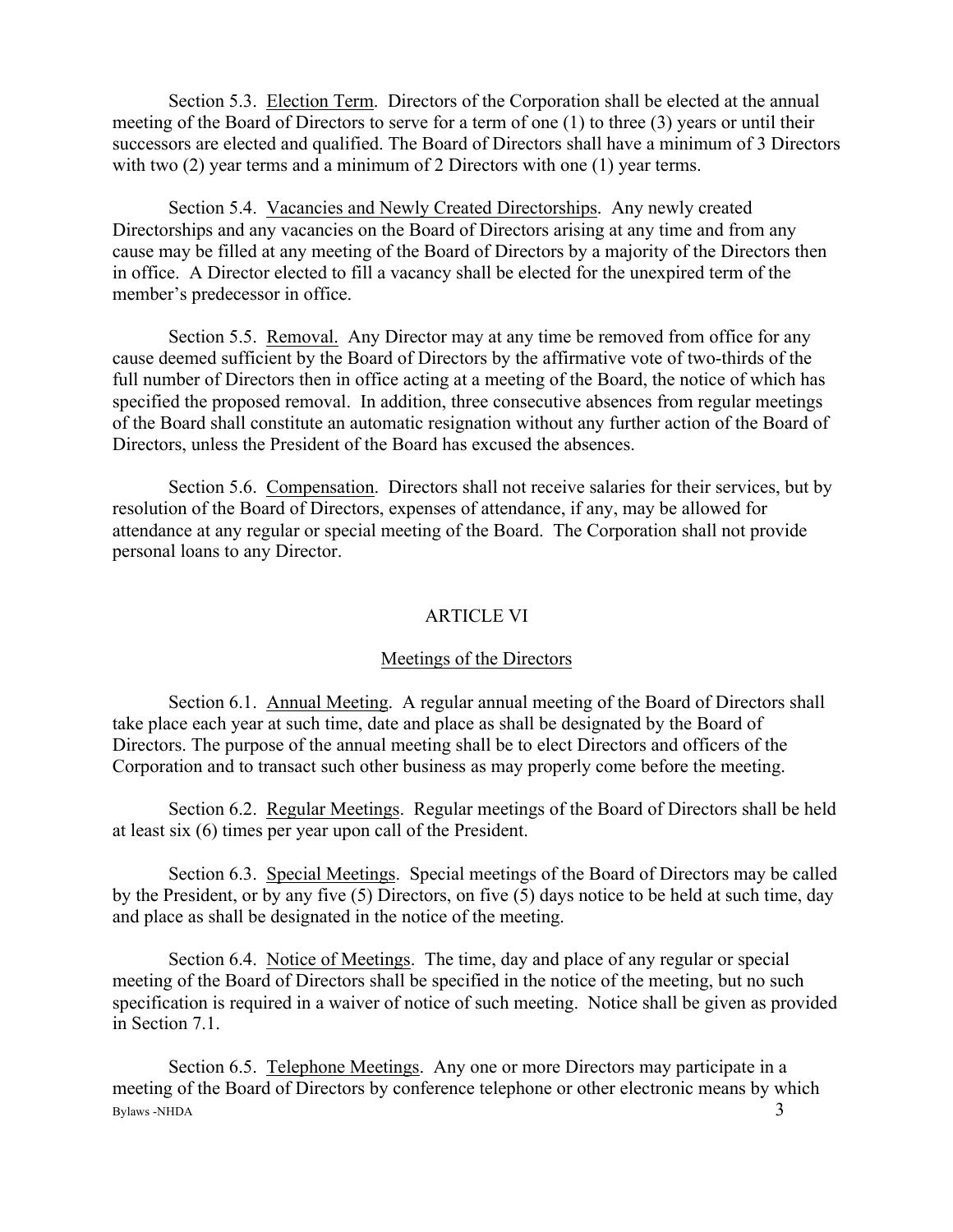all persons participating in the meeting can communicate with each other. Participation by telephone shall be equivalent to presence in person at a meeting for purposes of determining if a quorum is present.

Section 6.6. Record of Meetings. The Secretary or, in the absence of the Secretary, one of the Directors designated by the Board of Directors and participating in the meeting, shall keep a record of the meeting.

Section 6.7. Quorum; Vote Required. A majority of Directors then in office shall constitute a quorum for the transaction of business at any meeting of Directors, and, unless otherwise provided for by law or these Bylaws, the act of the majority of the Directors present and voting at any meeting at which a quorum is present shall be the act of the Board of Directors. If a quorum shall not be present at any meeting of the Directors, the Directors present at the meeting may adjourn the meeting from time to time, without notice other than an announcement at the meeting, until a quorum shall be present. At such adjourned meeting at which a quorum shall be present, any business may be transacted which might have been transacted at the meeting as originally notified.

Section 6.8. Action by Unanimous Consent. Any action required or permitted to be taken at a meeting of the Directors may be taken without a meeting if:

a. Consents in writing, setting forth the action so taken, shall be signed by all of the Directors and filed by the Secretary with the minutes of the meetings of the Board of Directors. The consents may be executed in any number of counterparts, all of which when taken together shall constitute a single original consent.

b. Consents by electronic mail, setting forth the action so taken, are submitted by all the Directors, received by the Corporation and filed by the Secretary with the minutes of the meetings of the Board of Directors.

## ARTICLE VII

#### Notice

Section 7.1. General. Whenever under the provisions of law or these Bylaws, notice is required to be given to any person, such notice may be given via U.S. mail or overnight delivery service with postage prepaid, and shall be deemed given when deposited in the mail or the delivery service addressed to such person at such person's address as it appears on the records of the Corporation. Notice may also be given by electronic mail, facsimile, or hand delivery, and such notice will be deemed given when received.

Section 7.2. Waiver. Whenever any notice is required to be given by law or by these Bylaws, a waiver of notice signed by the person or persons entitled to such notice, whether before or after the time stated in these Bylaws, shall be deemed equivalent to the giving of such notice. Attendance at a meeting either in person, or if applicable, by proxy, of a person entitled to notice shall constitute a waiver of notice of the meeting unless he or she attends solely for the purpose of objecting at the beginning of the meeting to the transaction of business on the grounds that the meeting was not lawfully called or convened.

 $Bylaws -NHDA$  4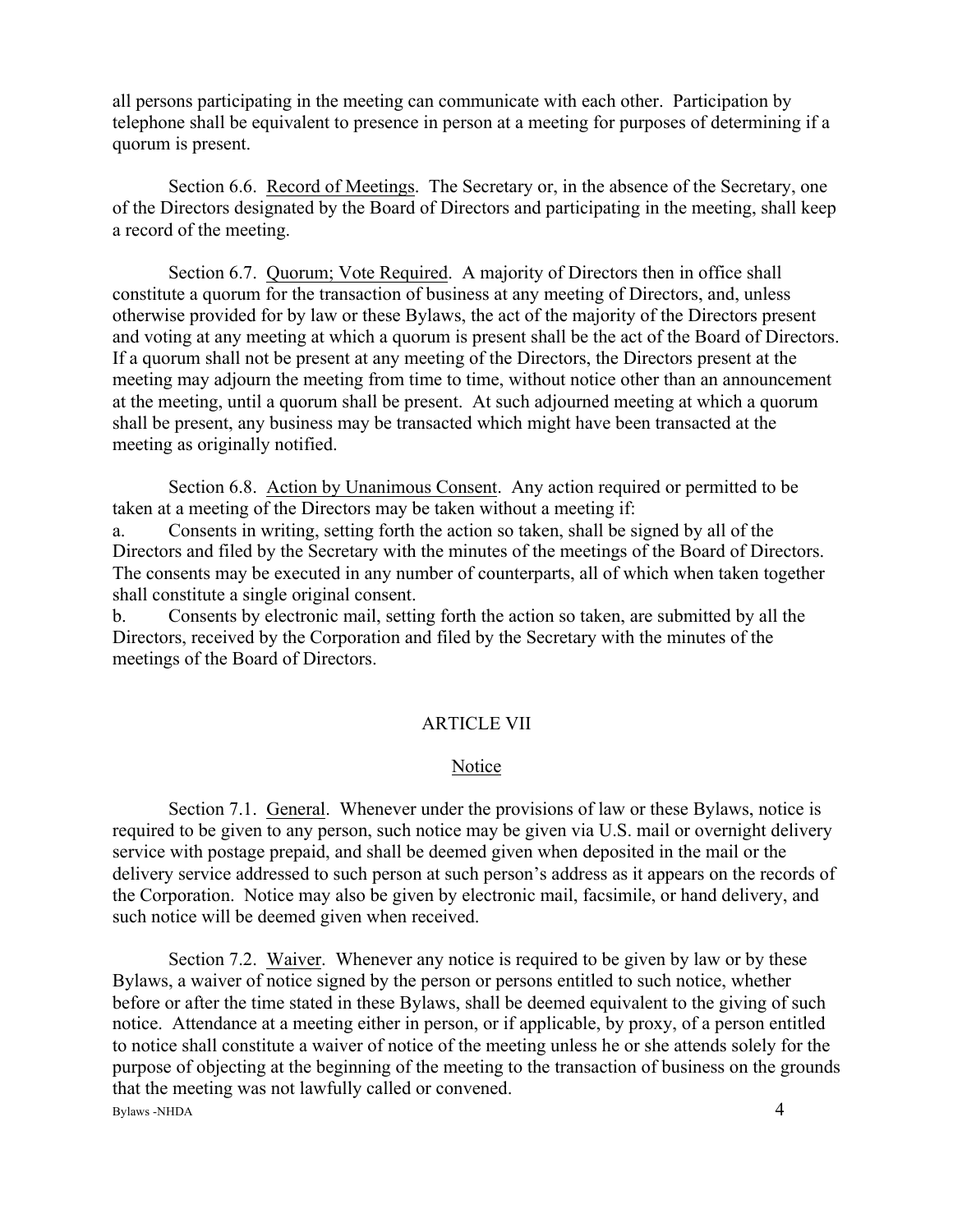## ARTICLE VIII

#### Officers and Agents

Section 8.1. Officers. The officers of the Corporation shall minimally consist of a President, a Vice-President, a Secretary, and a Treasurer.

Section 8.2. Other Officers and Agents. The Board of Directors:

a. May retain a chief executive officer ("Executive Director") if deemed necessary to the functioning of the organization, who shall serve as staff to the Board.

b. May appoint such other officers and agents as it shall deem necessary, who shall hold their offices for such terms and shall exercise such powers and perform such duties as shall be determined from time to time by the Board of Directors.

Section 8.3. Election: Term of Officers; Resignation; Removal; Vacancies. The Board of Directors shall elect the officers of the Corporation at the annual meeting. The officers of the Corporation shall hold office for terms of one (1) to three (3) years or until their successors are elected and qualified. Any officer may resign at any time by giving written notice to the President of the Board. Such resignation shall take effect at the time specified in the notice, or if no time is specified, then immediately. Any officer may be removed from office at any time, with or without cause, by the affirmative vote of two-thirds of the Board of Directors at any regular or special meeting of the Board called expressly for that purpose. The Directors shall fill any vacancy occurring in any office of the Corporation for the unexpired term. No officer may serve more than two (2) one to three year terms unless deemed necessary by reason of emergency by the Board of directors. An officer whose term of office has not expired may continue in such office, and continue for such term as a Director, regardless of the Director term limitations in Section 5.3.

Section 8.4 President. The President of the Board shall preside at meetings of the Board of Directors, and shall perform such other duties and have such other powers as the Board of Directors may from time to time prescribe. The president assigns the duties of a secretary to officers on a rotating basis.

Section 8.5. The Vice President. The Vice President shall, in the absence or disability of the President, perform the duties and exercise the powers of the President and shall perform such other duties and have such other powers as the Board of Directors may from time to time prescribe.

Section 8.6. Secretary. The Secretary shall keep the minutes of all meetings of the Board of Directors, and perform all other duties usually incident to the office, and such other duties as may be assigned by the Board of Directors.

Section 8.7. Treasurer. The Treasurer shall cause regular books of account to be kept, and shall render to the Board of Directors, from time to time as may be required, an account of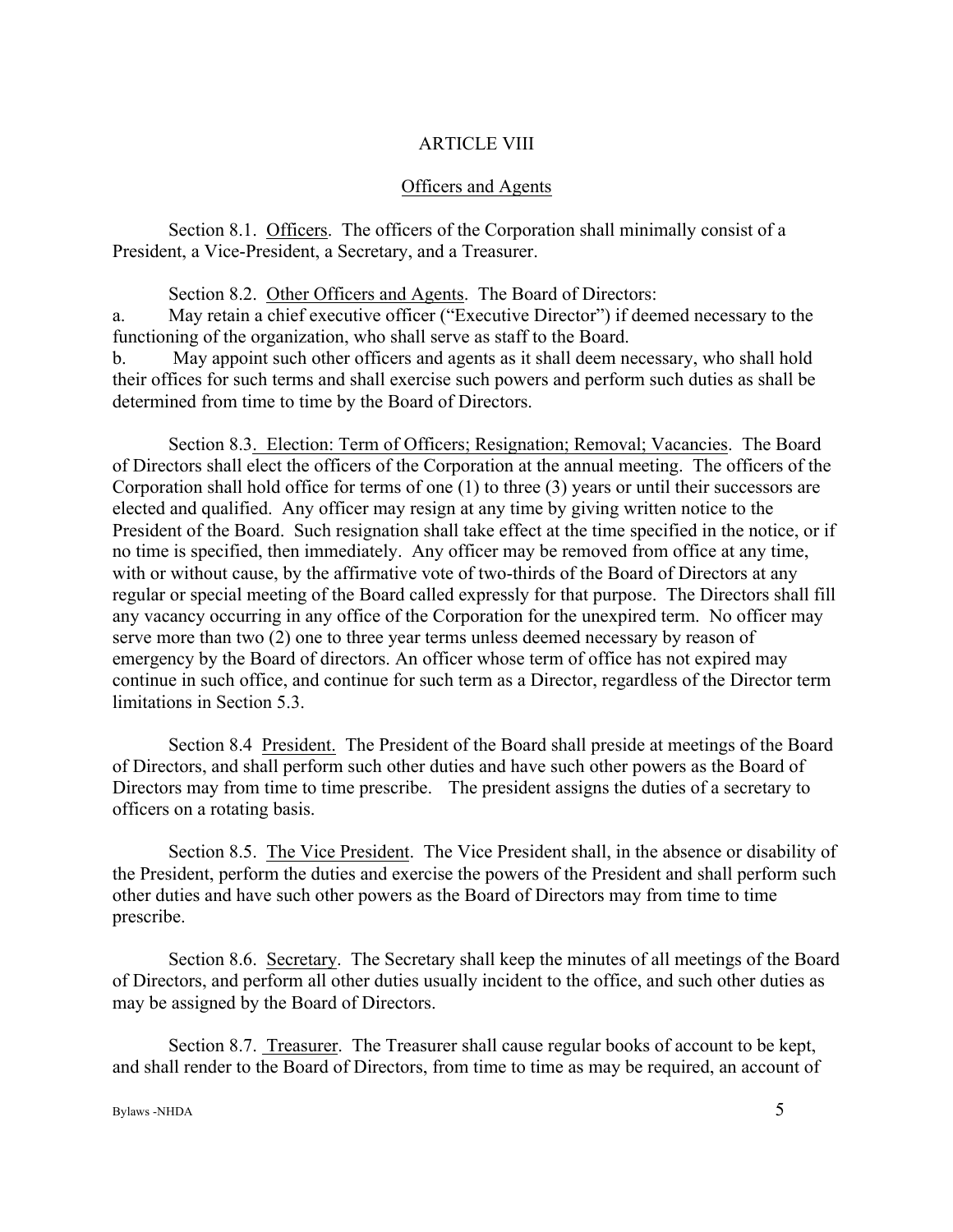the financial condition of the Corporation, shall deliver an annual report at the annual meeting, and shall perform all other duties properly required of the Treasurer by the Board of Directors.

Section 8.8. Bonding of Officers. The Board of Directors may require any officer, or other person entrusted with the handling of funds or valuable property of the Corporation to give bond to the Corporation, with sufficient surety or sureties, conditioned upon the faithful performance of such person's duties. (DO WE NEED THIS IN the BYLAWS?)

## ARTICLE IX

#### **Committees**

Section 9.1 Executive Committee. The Board of Directors shall choose to establish an Executive Committee, consisting of at least four (4) Board members, including the incumbent officers. The Executive Committee shall have the full power of the Board of Directors to act between meetings of the Board upon matters which, in the judgment of the Committee, are of such nature as to require action prior to the next regular meeting of the Board of Trustees but do not require a calling of a special meeting of the Board of Trustees. Any action taken by the Committee involving the exercise of the powers of the Board of Directors shall be reported promptly to the Board, and ratified at the next meeting of the Board following such action. The Executive Committee shall be subject to the authority of the Board of Directors in all matters.

Section 9.2. Other Committees. The Board of Directors may also designate such other committees as they deem necessary for the efficient conduct of the business of the Corporation, which committees may consist either of members of the Board of Directors or such other persons as are designated in the resolution authorizing the creation of that committee. Such committees may be discontinued when no longer necessary.

### ARTICLE X

Section 10.1. Conflict of Interest. A conflict of interest transaction is a transaction in which a member of the Board of Directors has a material interest. Members of the Board of Directors will disclose or make known at any meeting of the Board or any committee meeting thereof, any interest said Board members may have in dealing or contracting with any third party. A general notice that a member of the Board is interested in any partnership, corporation, business or other concern of any kind shall be a sufficient disclosure as to such members with respect to all contracts and transactions with the organization or other concern. A conflict of interest transaction is not voidable if the transaction is not unfair to the organization if (a) the transaction is approved by the Board of Directors or a committee thereof, and (b) the material facts of the transaction and the conflicted director's interest are disclosed to the Board.

Section 10.2 Any member of the Board, any Committee, and certain Consultants shall refrain from obtaining any list of clients/affiliates for personal or private solicitation purposes at any time during the term of their affiliation.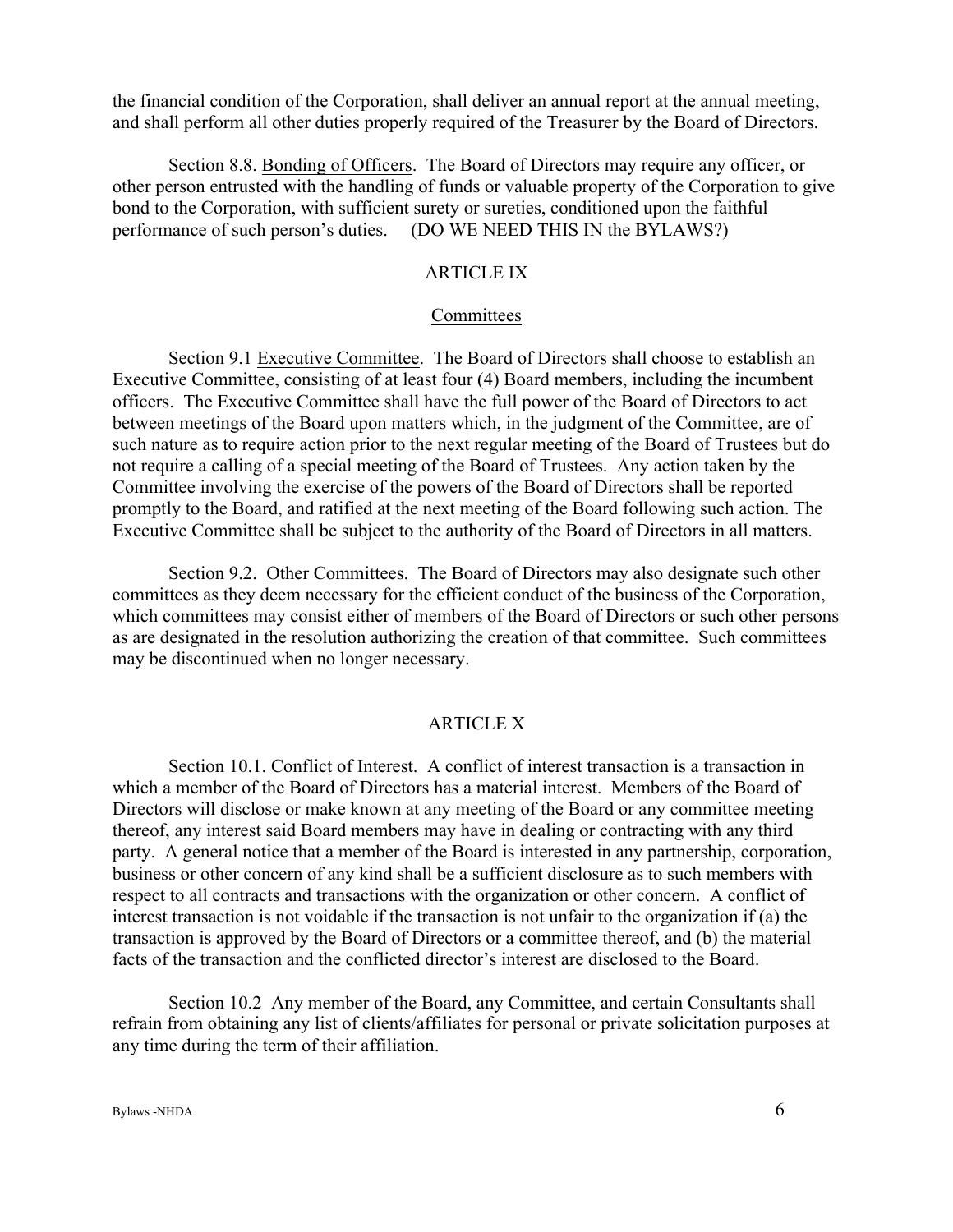### ARTICLE XI

#### Contributions and Depositories

Section 11.1. Voluntary Contributions. The Corporation may accept gifts, grants, legacies and contributions from any source including persons, corporations, trusts, charities, and governments and governmental agencies.

Section 11.2. Depositories. The Board of Directors shall determine what depositories shall be used by the Corporation as long as such depositories are located within the State of New Hampshire and are authorized to transact business by the State of New Hampshire and are federally insured. All checks and orders for the payment of money from said depository shall be signed such signatories as have been authorized and required in advance by the Board of **Directors** 

### ARTICLE XII

### Dissolution

Section 12.1. Dissolution. The Corporation may be dissolved upon the affirmative vote of two-thirds (2/3) of the members of the Board of Directors of the Corporation then in office taken at a meeting of the Board of Directors called for that purpose, or upon the written consent of all members of the Board of Directors entitled to vote thereon. No Director, officer or employee or person connected with the Corporation shall be entitled to share in the distribution of any of the Corporation assets upon its dissolution.

## ARTICLE XIII

### General

Section 13.1. Fiscal year. The Corporation shall operate on a fiscal year ending June 30. Alteration of the fiscal year (by the Board of Directors) shall not require amendments of these Bylaws.

Section 13.2. Execution of Contracts and Documents. All contracts and evidence of debt may be executed only as directed by the Board of Directors.

## ARTICLE XIV

#### Indemnification

The Corporation may indemnify a person who is or was a Director, officer, employee or agent of the Corporation or who is or was serving in another capacity at the request of the